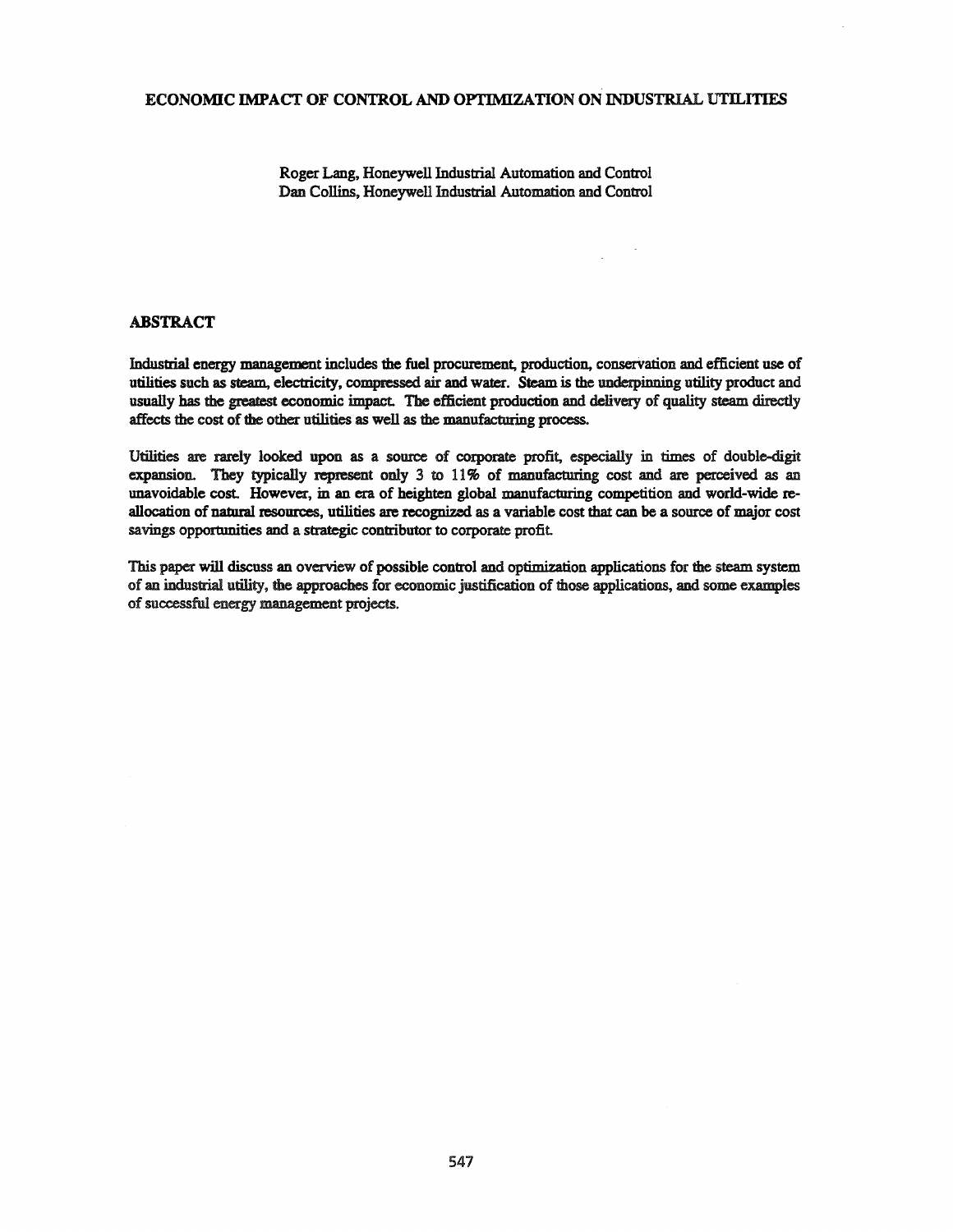## INTRODUCTION

The conservation of natural resources is a noble challenge. It is typically voluntary and appeals to the individual's higher Maslowian levels of self-actuation. Unfortunately, corporations are not individuals. They are not chartered to be self-actualized. They are chartered to make a legal profit for the equity holders. Therefore, investments in energy savings equipment or practices must be justified.

There are two basic justifications: mandate and economics. Government mandated requirements need very little justification. Either comply or be punished. Unfortunately, conservation· mandated by regulation motivates only minimum compliance criteria with minimum investments and often falls short of motivating optimum, "good corporate citizen," levels of performance.

Economic justification methods, such as Return On Investment (ROI), is the driving force of business. Without an acceptable ROI, decision makers are not interested in saving energy. Investment dollars are scarce. Other competing projects with more attractive ROI's that increase production or expand markets will capture the limited funds. The issue then is how do we quantify the economics of investments in energy saving and how do we compete against the other available investment opportunities?

There are two basic economic justifications: availability and productivity. Availability, much like compliance, is a rather simple justification. If you don't buy the boiler, maintain it, and provide adequate controls to keep it on line, you will not have steam, and you will not maintain adequate production. Because loss of steam would normally stop production, this is the dominant philosophy during periods of production-limited market activity.

During periods of competition (most of the time) where product cost and quality determines market share and profit, cost-effectiveness becomes a significant driver. Corporate decision makers are constantly looking for means to produce more for less. They are not interested in saving energy per se; they are interested in reducing the cost of energy. Therefore, successful energy saving projects must demonstrate a reduction in the cost of utilities that is greater than the alternative investments opportunities. Since utilities typically make up only about 10% of the cost of manufacturing, the challenge is to find impactive solutions (i.e. high yield or low cost or both) that will beat out more glamorous investment opportunities in the manufacturing process.

With this in mind, let us consider potentially high ROI energy management applications in the steam system: optimal combustion control in the boilers, steam emergency load shed, and economic load allocation.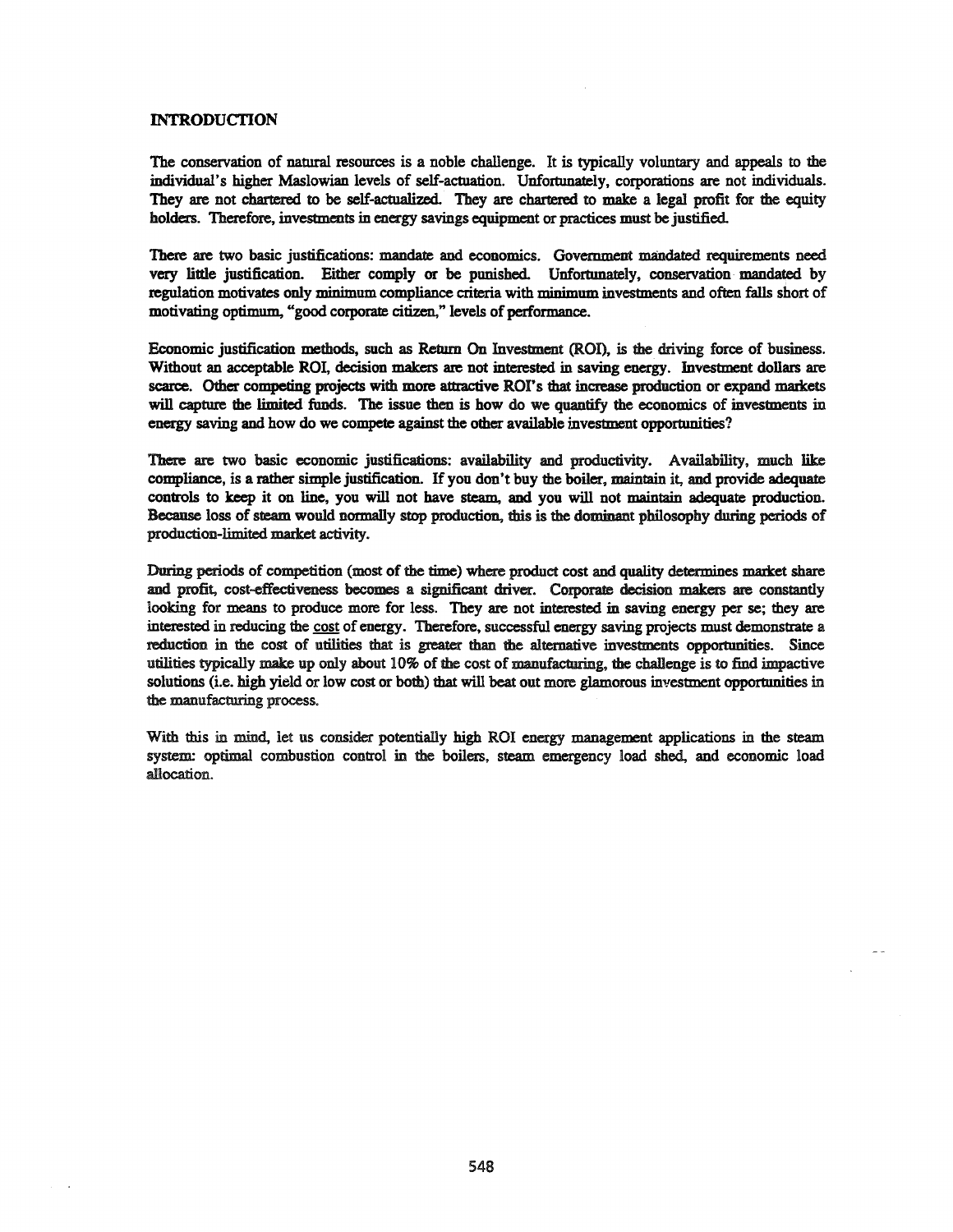## OPTIMAL COMBUSTION CONTROL OF THE BOILER

The fundamental physics and chemistry of combustion and boiling water are well documented. Burn fuel in air and generate beat. Transfer beat to water and make steam. See Figure 1.



The engineering challenge to make the boiler operate at maximum efficiency is far more subtle. Boiler efficiency is a measure of what percent of the potential energy (BTU's) released by burning fuel end up in the steam. It is primarily a function of two operating criteria: steam demand load and combustion efficiency. For any given load, there is an optimum efficiency that is realized when the efficiency gains from minimizing excess air for combustion are offset by losses due to unburned fuel. See Figure 2.



When a boiler is not operating at peak efficiency, investments can be made to improve the situation. One of the easiest and most cost effective is to modify the control scheme to trim the fuellair ratio that will :minimize excess oxygen. Figure 3 shows Council of Industrial Boiler Owners (CIBO) data that demonstrates the relationship between excess oxygen and boiler efficiency. Notice that it is approximately linear over normal operating ranges. This means that for every percent reduction in the amount of excess oxygen, there is a corresponding increase in efficiency and a one percent improvement in efficiency correlates to roughly a one percent reduction in fuel cost for the same steam production.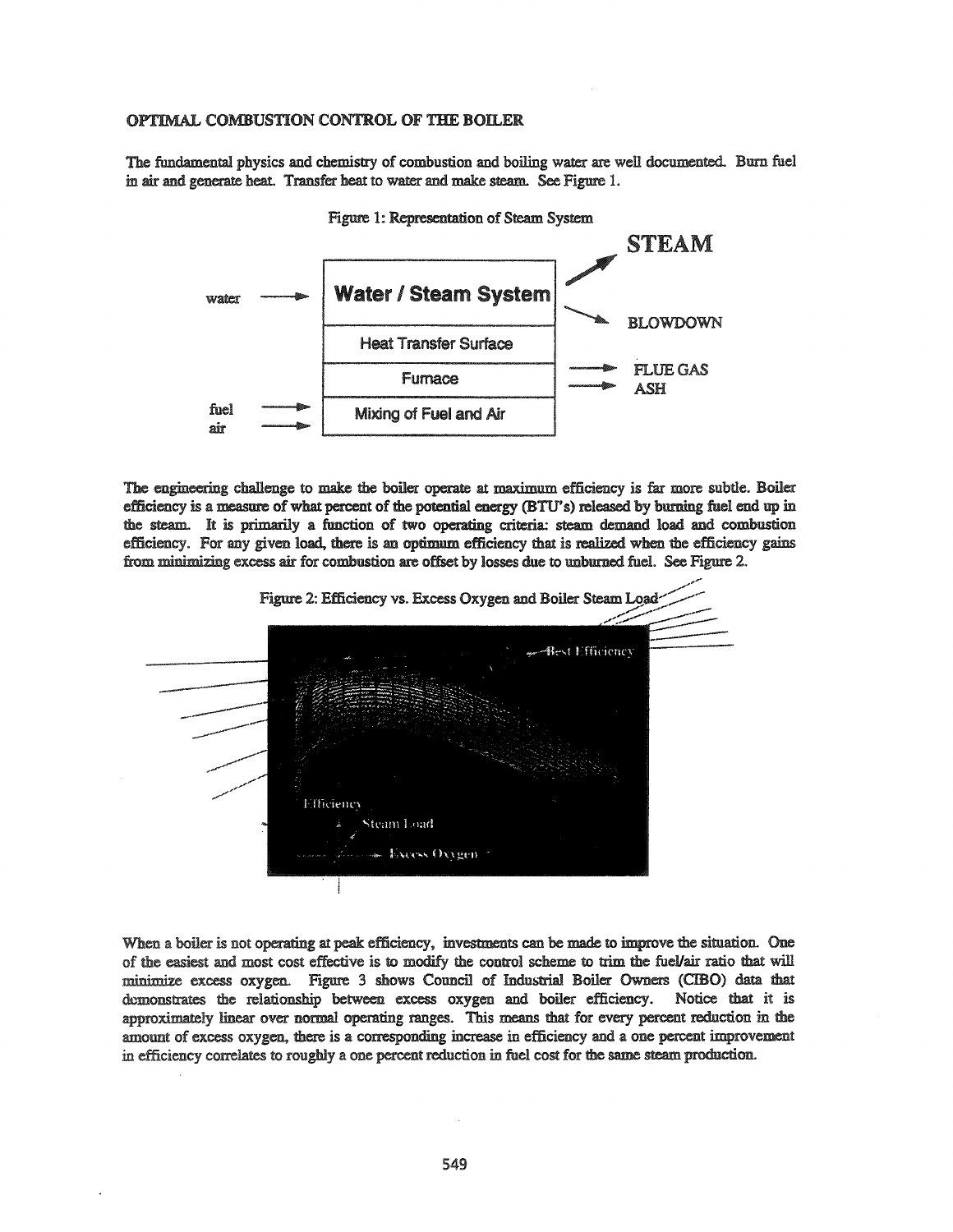

Figure 3: Efficiency vs. Excess Oxygen and Fuel Type

Here's a thumb nail guideline to determine if there are meaningful savings available in the boiler.

- First, determine the average excess oxygen in the flue gas at nominal firing rates. Second, determine the average annual fuel bill. Then calculate:
- $\bullet$ Potential Savings = Annual Fuel Bill \* (Average Excess Oxygen (%) - Target Excess Oxygen  $(\%)$
- Where Target Excess Oxygen for gas fired boilers should 2-3%. Oil fired boiler should run at about 3-4% and stoker coal fired, at about 5-6%.
- $\bullet$ The mechanism for obtaining the savings is that with a well designed and tuned control system, operations can maintain an  $O_2$  level which is close to optimum over a larger load range without fear of violating an operational limit. Typically without good controls, an operator will raise the excess air or  $O_2$  setpoint to a safe point for all problem conditions and leave it there.
- If the potential savings look attractive, then a study should be conducted to valid the savings,  $\bullet$ design a solution to obtain the savings and estimate its cost.
- ۲ The solution implementation may be as simple as a revamp of the present control scheme or as extensive as the modernization of the instruments, final control elements, control system, and implementation of the control scheme shown in Figure 4. Once the determination is made what is needed, the ROI can then be calculated based on the potential savings and the estimated cost.

This is the most conservative justification since it doesn't include other potential benefits of a good control system:

- 1. Responsiveness to steam demands (allowing more consistent quality and quicker changes in production operation).
- 2. Reduced pollution
- 3. Minimized thermal stress
- 4. Reduced operational manpower
- 5. Increased boiler capacity
- 6. Increased availability (due to minimizing boiler trips)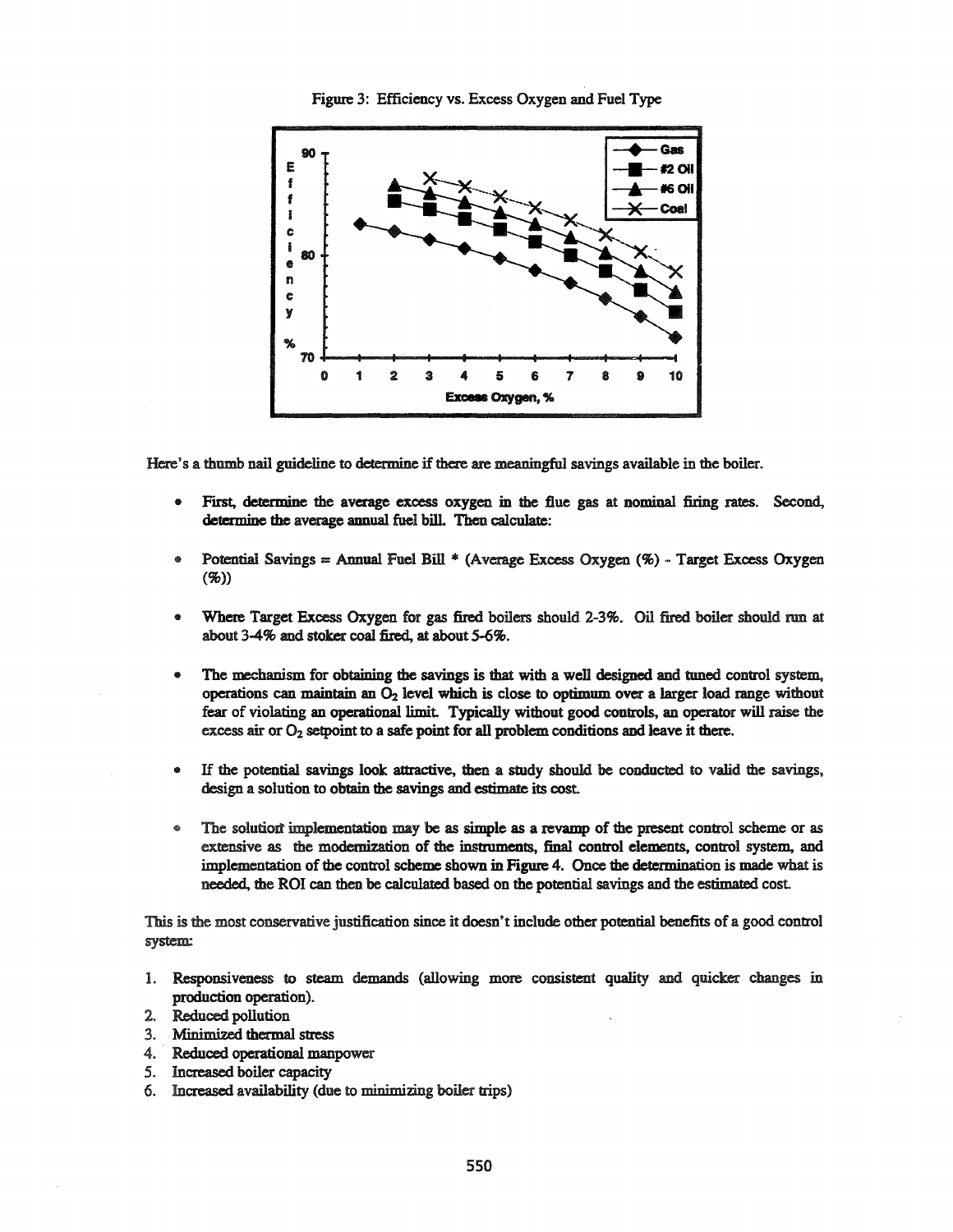Any of these can add significant benefits for the complete financial analysis. If any can be quantified for the particular plant situation, the ROI for such an investment is usually extremely attractive.

Figure 4. Typical Combustion Control with an OptimumExcess Oxygen Setpoint Schedule



## **Advanced Combustion Optimization**

For larger boilers (300 Klb/hr+) - especially coal-fired - it may be justified to replace the O<sub>2</sub> trim schedule with an optimization function. typically an evolutionary optimizer or neural net, in order to dynamically adjust excess air. This approach has been fueled more recently by EPA requirements to minimize NOx or other environmental constraints. In these cases combustion by-products are introduced into the combustion optimization problem and multiple control variables are adjusted such as secondary-tertiary air split, mill biases, fan biases, and air damper biases. Depending on the situation, significant capital expenditures for boiler modifications to meet compliance levels can be avoided, and efficiency gains can still be realized for minimizing excess air. Typically 25-50% reductions in NOx levels can be achieved and/or 0.5-2% gains in efficiency or heat rate.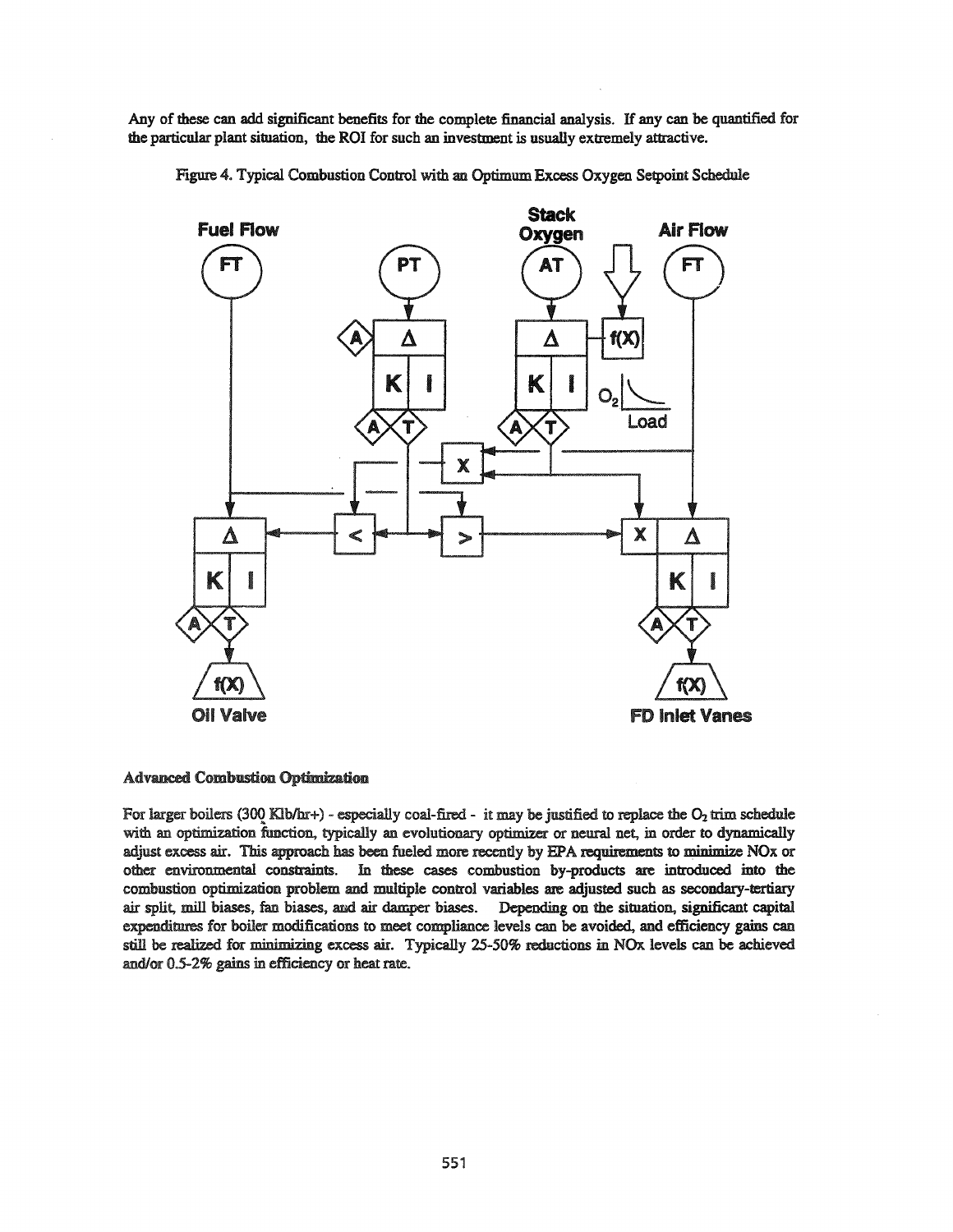## STEAM EMERGENCY LOAD SHED

This is an application which targets availability issues. The driving force is that if a major steam producer of a steam system is lost unexpectedly (tripped, failed), !he remaining boilers may not be able to respond adequately to compensate such that the production processes and the boilers themselves may also be lost. Steam emergencY load shed antomates (therefore making it rapid and feasible) the normal response of the boiler operator getting on the phone and begging production operators to find ways of reducing steam usage before the entire system fails. This application normally requires an integrated control system which can automatically drop off the appropriate steam consumers to compensate for the loss of steam within seconds. The application should be designed to monitor current steam consumption for sheddable loads, current steam production from major sources (the loss of any being an emergency event) and maintain dynamic priorities based on current needs for each of the predefined load candidates.

The benefits of a steam emergency load shed application is the difference between the cost of a plant shutdown and the plant coming to a partially shutdown state (after designated loads are shed), and, of course, the cost difference of returning to normal production from these two states. Usually the loss in production alone will justify this application if evaluated during a period of production-limited operation.

Table 1 illustrates the layout of a steam emergency load shed application as it might be shown to an operator.

| steam sources: |          |      | Event 1: loss of<br><b>Boiler 1 @ 139#/hr</b> |              | Event 2: loss of<br><b>Boiler 2 @ 113#/hr</b> |              | <b>Event 3: loss of</b><br>Unit A @ 55#/hr |              |
|----------------|----------|------|-----------------------------------------------|--------------|-----------------------------------------------|--------------|--------------------------------------------|--------------|
| sheddable      |          |      |                                               |              |                                               |              | (steam producer)                           |              |
| loads          | ditority | load | mode                                          | shed circuit | mode                                          | shed circuit | mode                                       | shed circuit |
| Load 1         | 3        | 25   | auto                                          | armed        | auto                                          | armed        | manual                                     | armed        |
| Load 2         | 2        | 15   | auto                                          | armed        | auto                                          | armed        | auto                                       | disarmed     |
| Load 3         |          | 17   | auto                                          | armed        | auto                                          | disarmed     | auto                                       | disarmed     |
| Load 4         |          | 12   | auto                                          | armed        | auto                                          | disarmed     | auto                                       | disarmed     |
| Load 5         | 2        | 18   | auto                                          | armed        | auto                                          | armed        | auto                                       | armed        |
| Load 6         | 3        | 33   | auto                                          | armed        | auto                                          | armed        | auto                                       | disarmed     |
| Load 7         | 3        | 3    | manual                                        | armed        | manual                                        | disarmed     | auto                                       | disarmed     |
| Load 8         | 3        | 11   | manual                                        | armed        | manual                                        | armed        | manual                                     | armed        |
| Load 9         | 3        | 6    | auto                                          | armed        | auto                                          | armed        | anto                                       | disarmed     |

# Table 1

Note that since the balance will never be perfect, the remaining steam producer will have to adjust to some difference, but it should be minimal unless there is insufficient sheddable loads available. Note that more sophisticated schemes can do a best fit determination within some user-set tolerance to optimize the set of currently selected shed circuits.

The biggest challenge to implementing this scheme is not technical or even financial, but getting agreement among operating units to allow for a rapid response to an emergency event by shutting off process equipment that consumes steam remotely from the utilities area. This is often a formidable task which shouldn't be overlooked.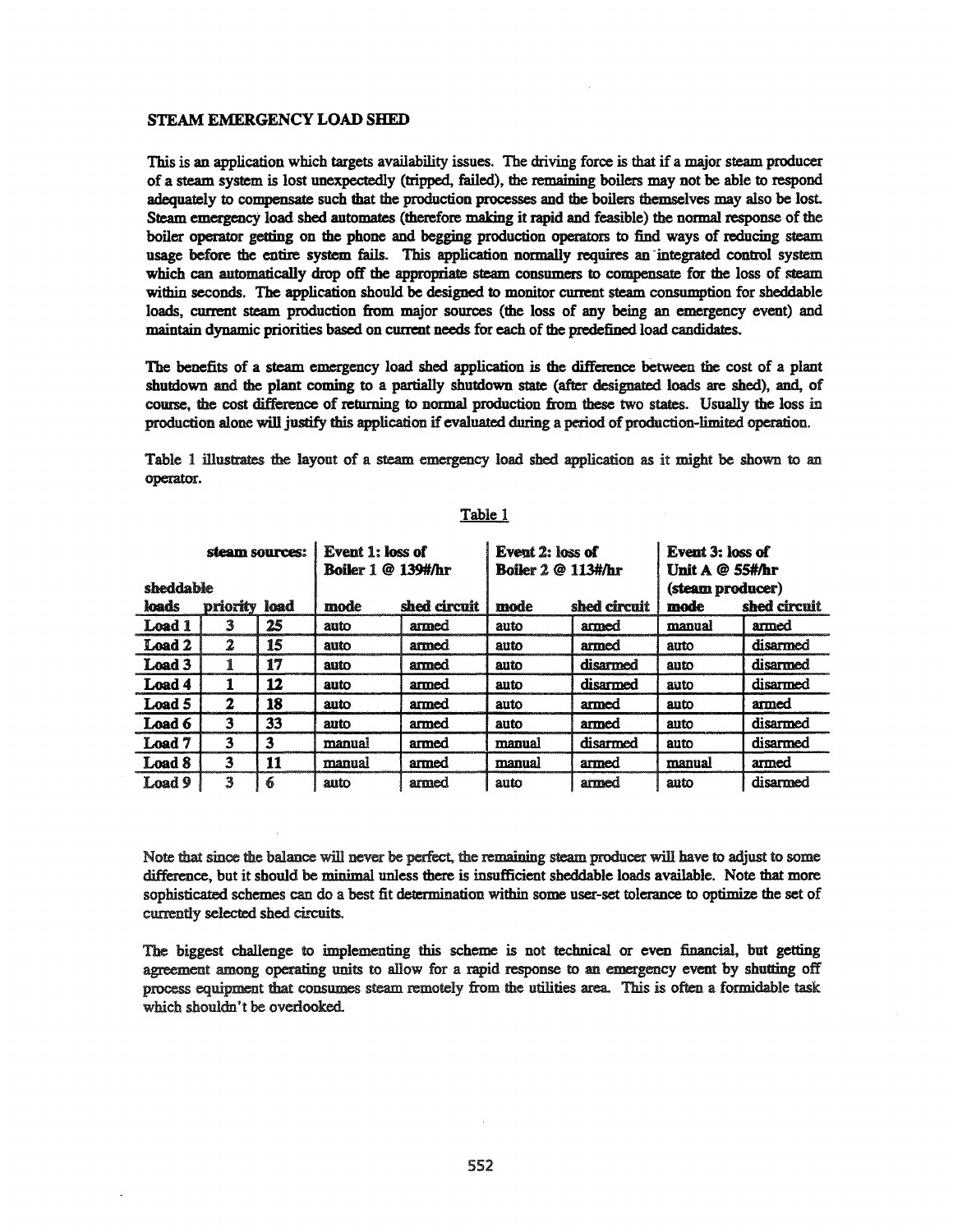## BOILER ECONOMIC LOAD ALLOCATION

Optimizing boiler load allocation can also be a major energy saving opportnnity. In a typical utility system, there are multiple boilers feeding steam into a common header as shown in Figure 5. Each boiler has unique operating characteristics that cause their efficiencies to vary with loading, fuel mix, and time. When taking an aggregate look at steam production with these individual boiler characteristics in mind, total steam demand can be satisfied with less fuel.





Boilers in an industrial utility area are typically loaded evenly. Overall loading is rarely based on minimizing overall cost. Minimizing fuel costs requires an automated control application that will continuously set the boiler loading based on economics as well as current conditions and operational constraints. Economic considerations include changes in fuel cost. changes in steam demand, changes in fuel composition, and changes in boiler efficiency. An application such as this is feasible when there are significant periods of flexibility in the operation so that the best loading isn't obvious (i.e., there are two or more boilers that men't always loaded to the maximum or minimum. and are allowed to change load automatically).

To determine the optimum loading, the boilers must be characterized, producing an empirical model as input to the optimizing engine.

To illustrate, refer to figures 6, 7, and 8 showing the simplest case: 2 identical boilers with the usual nonidentical efficiency curves loaded optimally versus evenly loaded (the usual default operation philosophy). Figure 6 shows one method of characterization determining energy consumed versus steam produced. Figure 7 shows the optimum way of loading the boilers as steam demand increases from minimum to maximum. Figure 8 shows the savings rate at various loading levels; note that actual yearly savings depends on how long the process stays at each steam demand over the year.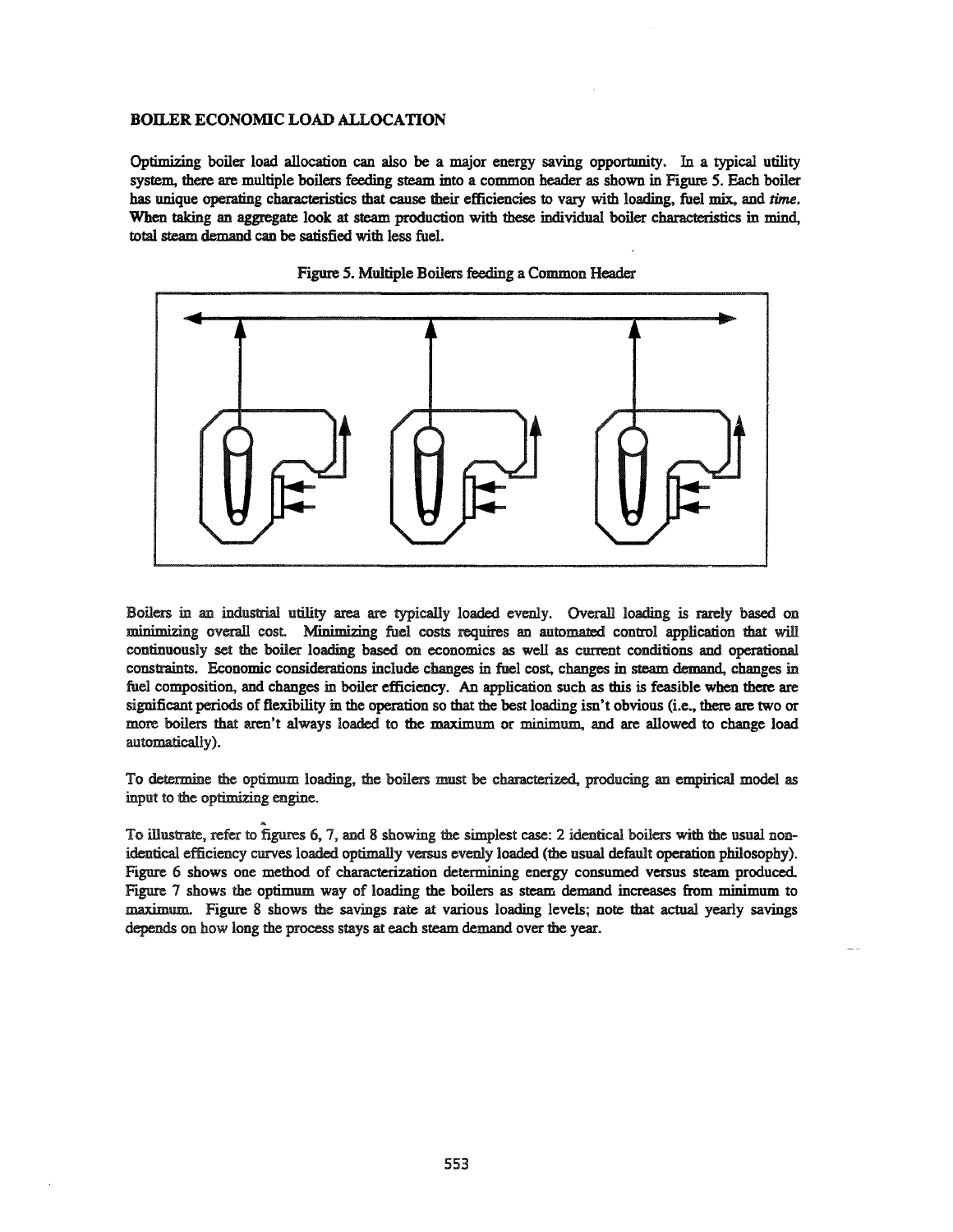Figure 6. Energy consumed versus steam produced





Figure 7: Optimum Load Allocation for 2 boilers

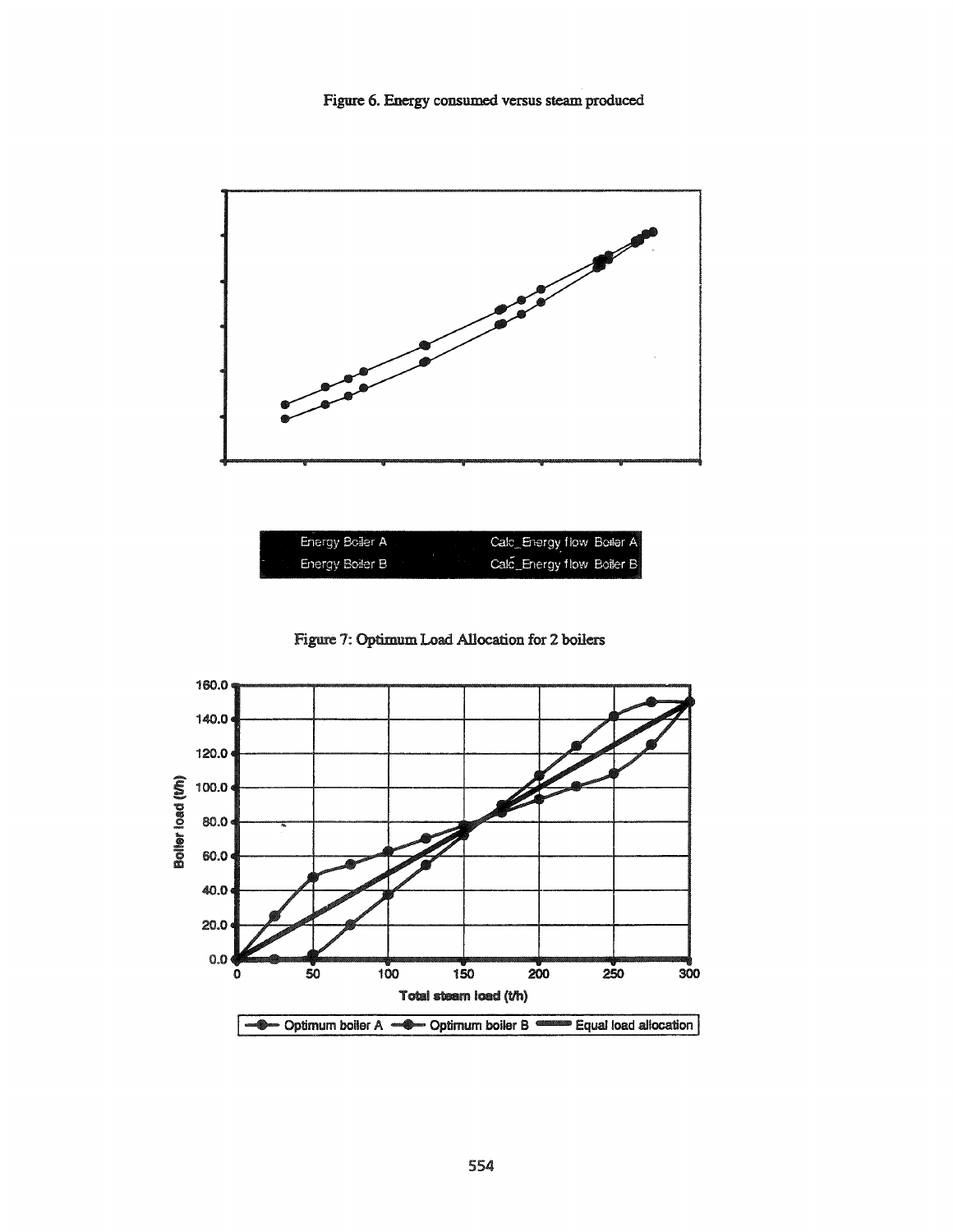#### Figure 8: Load allocation savings per year



An automated, on-line, closed-loop application is required in order to keep up with the changes in current operational demands and limits that occur constantly in most industrial sites. This application must monitor the boiler performance, characterize the boiler operation in terms of cost versus steam production, and set the relative loading of the boilers without interfering with the steam header master controller. It must also recognize a boiler mode (Le., shut down, or manually base loaded) and fuel changes (a change in fuel or a property, including cost), as well as abnormal conditions such as constraint violations, boiler trips, or equipment failure.

## Closed-Loop Control Objectives:

The following are objectives of the closed-loop technique:

- 1. Adjust boiler steam production to minimize overall cost to satisfy plant demand
- 2. Minimize disturbance to the header pressure master controller.
- 3. Minimize disturbances to the boilers being manipulated by the closed-loop optimization.
- 4. Allow no interference to the responsiveness of the header pressure master controller.

Achieving these objectives will ensure that the optimization application will stay on line, adjusting the boilers to obtain as much of the savings as is possible throughout the year.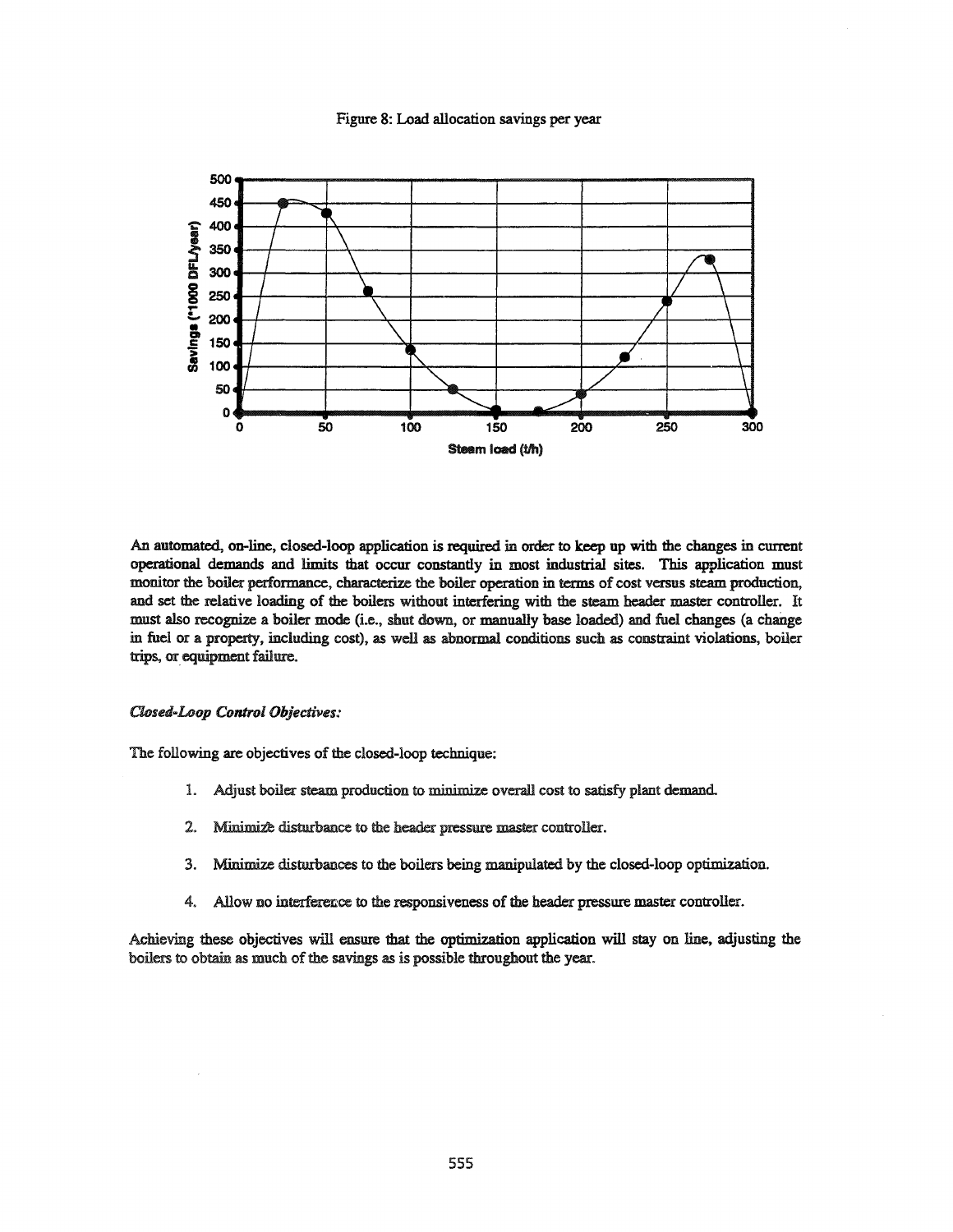#### **Economic Load Allocation Application Architecture**

The following diagram shows a possible Economic Load Allocation architecture.





### **Results**

Typical results from a successful ELA application range from 0.5 to 5% reduction in fuel consumption overall for the set of boilers, depending on how well the boilers were watched and controlled without ELA and the complexity of the problem (number of boilers and frequency of load changes). Two methods of evaluation are identified for verifying results:

- 1) an on-line calculation which compares the predicted incremental cost ofsteam at the optimum loading for each boiler with the cost of steam with all boilers at neutral bias (0). This is totalized to get hourly, daily, etc. savings.
- 2) comparison of fuel costs over a period of production before and after economic load allocation implementation, normalized per totalized steam production for that period and extrapolated to get savings over whatever time increment is desired.

Return on investment calculation depends on the cost for fuel, the total steam production for the set of boilers, the number of boilers to be allocated, the number of different fuels to be accommodated and the amount of incremental digital control equipment required to implement the solution. Usually the controls system is in place so that all that is required is a platform for advanced applications (sometimes there is already one of these with spare capacity that can be utilized).

#### Mini Case Study

Four identical boilers with maximum capacities of 200 KLBIHR in a chemical plant offered savings from boiler ELA up to \$87.90 per hour, with an annual savings expected to exceed \$200,000. The savings were estimated to provide a 3% reduction of the fuel bill. This generates an ROI of over 100% and less than a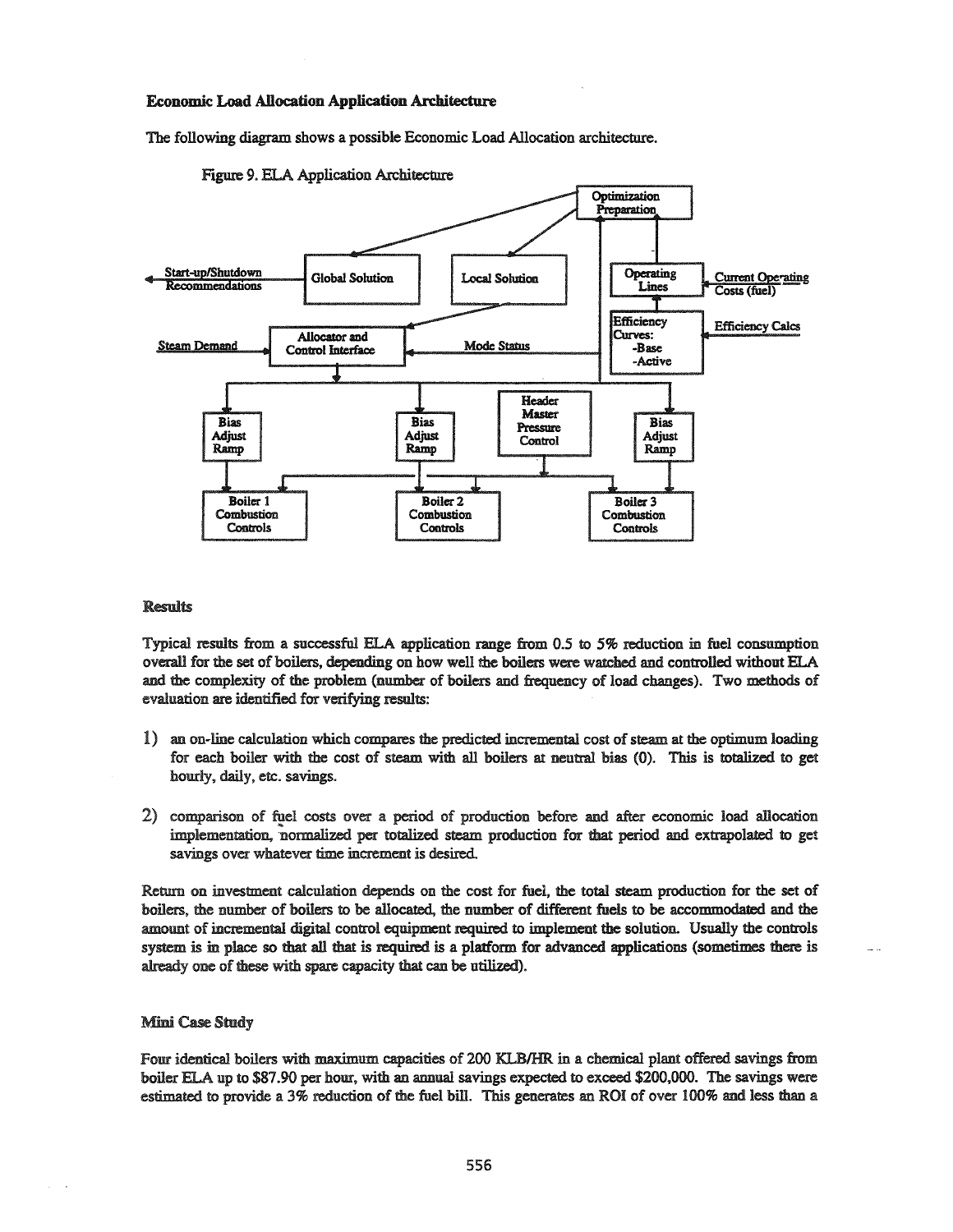I-year payback. This was incremental to the boiler control system replacement which provided over 6% reduction in the fuel bill and substantially increased steam system stability.

Further savings may be achieved by following the recommendations for shutting down or starting up a boiler. This cannot be automated since operator involvement is required. And there is an economic evaluation which can be made to decide whether to take advantage of the opportunity. The optimization can generate a savings value for shutting down or starting up a boiler; but the operations personnel must take into account how long this current situation will likely exist and balance the potential savings against the cost of doing the startup/shutdown. Risk must also be evaluated by assessing the probability of a high steam demand spike that will exceed the headroom if a boiler is shut down.

# **AREA OPTIMIZATION**

Steam generation should not be evaluated as a independent entity. It is part of an overall utilities system whose total management can produce greater synergistic results. The blocks in Figure 10 represent application functions that work together to take advantage of multiple opportunities for savings. These can be accomplished using a variety of control and optimization techniques including expert systems, fuzzy logic, neural nets, linear or non-linear programming, and model-predictive control. Other sitespecific opportunities can also come into play such as shifting production or steam as a by-product so as to maximize internal electrical generation during peak purchase power rates. The justification of each of these blocks depends on the plant's operational and economic situation and is highly variable, but once a digital control system is present doing the regulatory controls, incremental investments to exploit an energy management opportunity can offer very high ROI's.